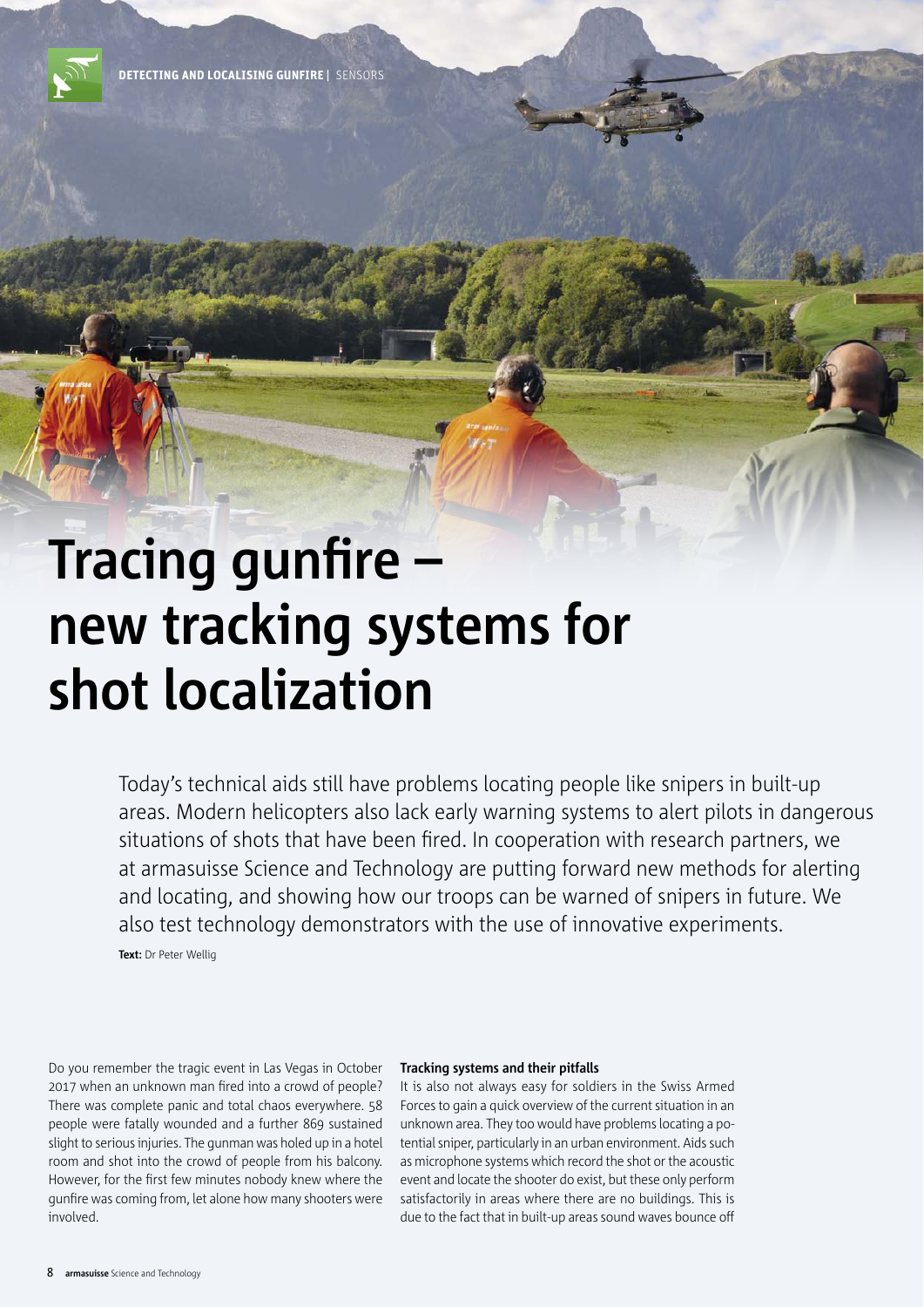

At the shooting trials on open ground in Thun, the specialists from the armasuisse S+T Test Center mounted the weapons on a gun carriage. The helicopter flew over volleys of gunfire and hovered near the ground at a steady height.

# **MUZZLE BLAST AND SHOCKWAVE**

When a gunshot is fired, microphones usually measure a double blast, a punctual explosion - the muzzle blast, as well as a shockwave. The shockwave is caused by the supersonic projectile and propagate rapidly. However, the muzzle blast, on the other hand, spreads out at the speed of sound on a spherical surface. Acoustic sensing systems usually detect and process both signals, assuming that they can be distinguished and classified.

i

be clearly detected in such situations. The new method for localising a shooter is now to simulate the reflections and the complex way the sound wave spreads on a computer and compare it with the microphone measurements. This is precisely what our experts have been testing in the army training village at Walenstadt military base. Swiss Armed Forces snipers shot from streets and houses at a target slope on the edge of the training village. Microphones were spread around the training village and recorded the acoustic events. It was indeed possible, based on the computer simulations and acoustical events to identify the positions of the snipers in some cases to within one meter. The shot axis was correctly estimated in most cases with an uncertainty of less than 10°. The accuracy degraded when the shooter was outside the sensor network. However, the computer simulations required considerable processing power and the results were not known immediately. This is why we are now examining how a microphone system can directly determine a result in real time.

*Based on the computer simulations and acoustic events measured, it was possible to identify the positions of the snipers quite accurately.*

walls, making precise location impossible. Other technical aids for localisation are radar systems, visual cameras and thermal imaging cameras. However, these systems are also unsuitable in urban environments, as such areas are often complex and exact location is not possible.

#### **Locating people with an advanced microphone system**

We at armasuisse S+T are considering further developing microphone systems in order to locate snipers in urban areas. Existing systems in use today, consisting of microphones and electronics, can detect an acoustic event precisely. Unlike radar devices and cameras, microphones do not need to be specifically aligned, as they can perceive the sound of a report equally well from all directions. A microphone does not even need a direct view of the shooter, as a shot can even be heard if it is fired behind a house. To determine the exact direction of a shot and locate the shooter, several microphones always measure the report. As sound spreads out in waves, it first hits the nearest microphone, then the next nearest and so on. The time differences in measuring report enable the sound wave to be traced and the direction of the shot and the position of the shooter identified.

## **Sound waves in urban terrain**

In an urban environment however, it is not just a single wave front from the acoustic event that hits the microphones, but hundreds or even thoudands of waves. This is due to sound waves bouncing off buildings. Thus, the muzzle blast cannot



Members of the Armed Forces shot from streets and houses in the army village in Walenstadt. They used various rifles and even silencers.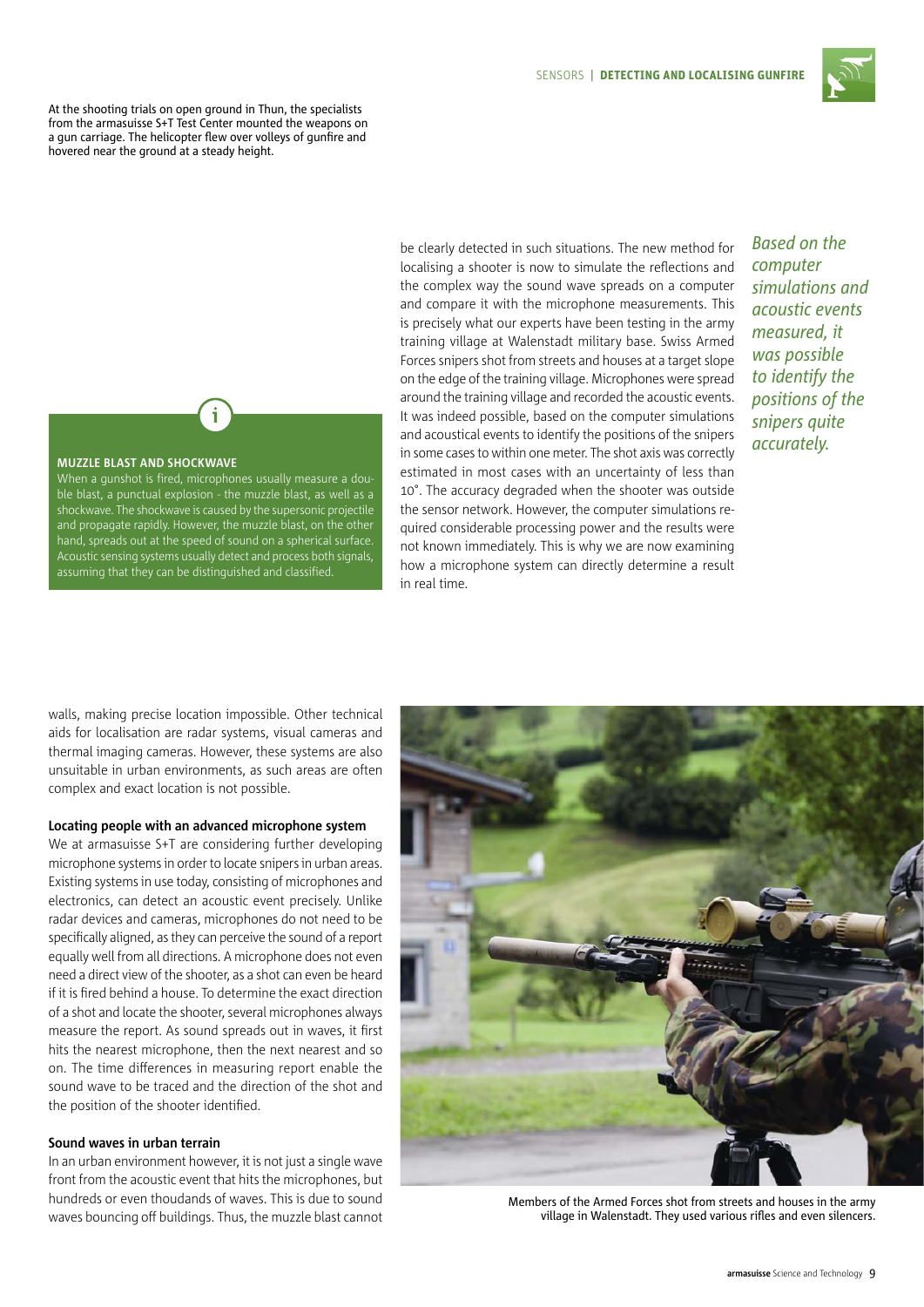*The loud noise from the helicopter drowns out the acoustic event. For this reason, very sensitive microphones are required.*

## **Locating gunfire for helicopters**

Improved location and warning systems would also be extremely helpful in other cases, such as when flying a helicopter. Usually, the pilot does not hear if a shot flies in the direction of the helicopter or right past it. It would of course be important for the pilot to know where the gunfire is coming from, in order to fly in a safer direction. The challenge for a microphone-based solution in recognising gunfire, however, lies in the loud noise made by the helicopter, which drowns out an acoustic event. For this reason, very sensitive microphones are required. So sensitive that they function perfectly despite major noise and the strong vibrations of the helicopter and are able to detect a shot. Research company IAV Engineering from Tannay in the canton of Vaud, which specialises in these high-tech microphone systems, has built a technology demonstrator for the Cougar Swiss Army helicopter. The technology demonstrator consists of a box with microphones and electronics and is attached to

# **INTERVIEW WITH THE CHIEF TEST PILOT OF ARMASUISSE, RUDOLF ENGELER**

**Mr Engeler, you were involved as the helicopter pilot in the flight tests over the open ground at Thun. Shots were fired close to the helicopter. What was important for you when preparing and performing these out-of-the-ordinary tests?** The flight tests have to be carried out safely and the risks identified and mitigated in advance, for instance by ballistic protection on the helicopter, the crew wearing protective vests and keeping to minimum heights and distances. Arranging, coordinating and professionally carrying out the tests with the specialists from armasuisse S+T was crucial.

#### **Did you hear the shots during the flight manoeuvres? And if you did, were you able to tell the direction the shots were coming from just by listening?**

The shots from the 12.7mm sniper rifle could be heard from close by, but due to the considerable noise level of the helicopter the source could not be localised. This experience underscores the need for a reliable hostile fire indicator.

## **What criteria should a warning system for rifle shots meet to support you as a pilot? And how do you rate the results of the technology demonstrator used in Thun?**

For a warning system to be reliable, it must be able to give alerts in real time and at distances which still allow for evasive manoeuvres. For this, the crew's human-machine interface has to allow immediate situational awareness, for example, using clear display devices and 3D audio. It must also have a high probability of detection and at the same time a low rate of false alarms.

The system tested on the flight did not yet have a real-time display, but the results of the post-flight evaluation are promising.

the underside of the helicopter. The size of the box is 45 cm x 45cm x 4.5 cm.

### **Tests with a technology demonstrator**

In cooperation with other partners, we tested this technology demonstrator at armasuisse on open ground on the Thun military base. For example, experts from the armasuisse Test Center installed guns on a gun carriage, a mounting for weapons, on the ground. They were then able to shoot very accurately and safely past the helicopter. The engineers on the ground and in the helicopter from the Flight Testing unit at armasuisse coordinated the timing using radio devices. This enabled the chief test pilot from armasuisse to fly over volleys of gunfire on the defined flight paths at the right time. The microphone data recorded in the helicopter showed that gunfire could be clearly detected in various different flight manoeuvres. However, even in future the ability to detect shots and raise the alarm at very high air speeds will probably be limited.

## **Findings and benefits**

Using new and improved microphone systems and computer simulations, together with out-of-the-ordinary experiments, armasuisse and its research partners were able to successfully demonstrate how our troops can be warned against fire in future. The knowledge gained will also help us to test systems procured in the future.



**DR PETER WELLIG** Head of research programme

Dr. Peter Wellig has headed the research programme "Reconnaissance and Surveillance" at armasuisse Science and Technology on new ways of acquiring information, for example for airspace surveillance or for weather-independent imagery reconnaissance. The programme is also exploring new ways to detect and locate threats, such as from drones and snipers. Technological developments in detectors, artificial intelligence and data communication will make it possible to detect and track targets better than can be done today, even under difficult conditions such as cloud, rain and with few people. However, the performance limits of these technological developments need to be assessed and possible countermeasures examined.